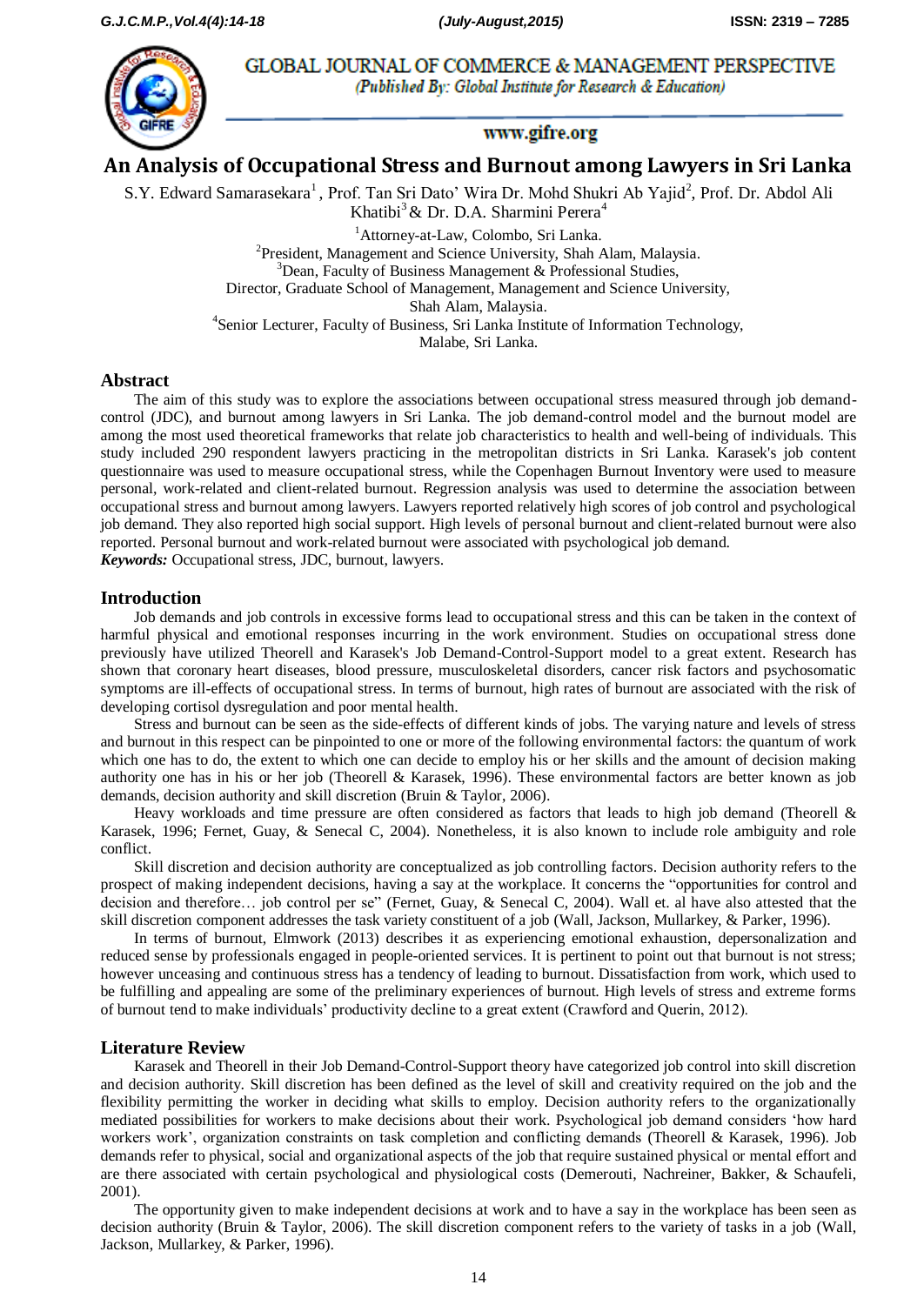The job demands and job controls have been said to create separate psychological work experiences for an individual, considering the levels of job demand and job control. Karasek has classified in the following manner; high strain jobs which have high demands and low control, active jobs which have high demands and high control, low strain jobs which have low demands and high control, and finally passive jobs which have low demands and low control (Karasek, 1979).

In terms of the strain hypothesis, high strain jobs lead to greater strain than low strain jobs. The indication underlying this hypothesis is that without decision latitude to manage demands, exceeding pressure from work impedes the well-being of employees. Further, in light of the active learning hypothesis, active jobs are better than passive jobs due to the reason that they motivate individuals and give them the prospect of learning new skills to meet challenges (Turner, Chmiel, & Walls, 2005).

Studies that have examined the job demand-control model have found a reasonable level of support for the strain theory (van der Doef & Maes, 1999; de Lange, Taris, Kompier, Houtman, & Bongers, 2003). In respect of the active learning hypothesis, it is said that there is a beneficial effect of high job control on learning motivation and personal accomplishment but also a detrimental effect of high job demands on these learning orientations (Taris, Kompier, de Lange, Schaufeli, & Schreurs, 2003).

The effect of support from coworkers and supervisors and within these, the impacts of instrumental and socioemotional support, respectively, is referred to as social support (Theorell & Karasek, 1996). Social support has also been defined more broadly as the process of interaction in relationships which improves coping, esteem, belonging and competence through actual or perceived exchanges of physical or psychosocial resources (Gottlieb, 2000).

Supervisor support refers to the supervisor's concern on the welfare of those under him and paying attention to what is being said and being helpful in getting the job done. On the other hand, coworker support is the competency of the coworkers in doing their jobs and their sociability (Theorell & Karasek, 1996).

Burnout shall be considered in three different categories; personal burnout, work-related burnout and client-related burnout (Kristensen, Borritz, Villadsen, & Christensen, 2005). Personal burnout is a state of prolonged physical and psychological exhaustion. Work-related burnout is a state of prolonged physical and psychological exhaustion, which is perceived as related to the person's work. Finally, client related burnout is a state of prolonged physical and psychological exhaustion, which is perceived as related to the person's work with clients (Kristensen, Borritz, Villadsen, & Christensen, 2005).

The prevailing view is that burnout is likely to be found in human services such as social work, health care and teaching (Maslach & Leiter, 1997; Maslach & Schaufeli, 1993; Schaufeli & Enzmann, 1998). Burnout is likely to be contracted by those who dislike their jobs and even those who love their jobs and enjoy working; the latter due to the fact that countless hours of work everyday give rise to a high possibility of burnout (Carter, 2006).

Carter (2006) has stated that dealing with family law clients leads to the extreme levels of client-related burnout. This is case especially when the clients have mental illnesses and personality disorders. In the consideration of family law cases, it must be noted that lawyers' personal values may conflict with acts done by their clients, resulting in a friction. However, due to ethical principles, they are legally and ethically bound to safeguard their clients' rights.

Past studies have shown that job demand and job control, being stressors that may lead to burnout, in the human services sector, can be found in the work settings as well (Buunk, de Jonge, Ybema, & de Wolff, 1998; Kahn & Byosiere, 1992). Emotional exhaustion being a part of personal burnout, has a close resemblance to traditional reactions to stress including fatigue, job-related depression, psychosomatic complaints and anxiety (Buunk, de Jonge, Ybema, & de Wolff, 1998; Kahn & Byosiere, 1992; Warr, 1987). This overlap has been seen in past studies as well (Schaufeli & Enzmann, 1998). Personal burnout has been seen to be related to forms of job stresses such psychological job demand resulting in high workloads and delays in the work place (Lee & Ashforth, 1996).

### **Methods**

In this study, a questionnaire survey was carried out to obtain information about the occupational stress and burnout of 290 practicing lawyers in Sri Lanka, specific to the main areas; Colombo, Gampaha, Negombo and Kalutara. Some of the respondents were approached personally, while others were contacted via email and the questionnaire was sent to their email addresses. In total over 1000 emails were dispatched to lawyers from the said areas and the response rate was a mere 16% questionnaires being filled online. A team consisting of 8 persons made attempts to communicate with lawyers either in Court or at their offices to get questionnaires filled out. Thereafter in-depth interviews were also carried out with 30 practicing lawyers from the abovementioned areas. The study was carried out over a period of 6 months.

Individual characteristics of lawyers pertinent to the study including their age, gender, number of children, how they live their family life, number of work years, the form of practice whether full-time or part-time, the location of their workplace, their role as a lawyer and their income, were also collected for further analysis. Occupational stress was measured based on Karasek's job content questionnaire, which was categorized into questions pertaining to skill discretion, decision authority, psychological job demand, supervisor support and coworker support. After the test of reliability was carried out, skill discretion was measured by 3 items, while decision authority was also measured by 3 items. The psychological demands scale is the sum of 3 items as well. Supervisor support and coworker support were also measured by 3 items each, leading to a total of 6 items for social support. Items were scored on a Likert scale of 1 to 4, where 1 means "strongly disagree" and 4 means "strongly agree". Cronbach's α coefficients of skill discretion, decision authority, psychological job demand, supervisor support and coworker support are 0.728, 0.719, 0.706, 0.941 and 0.785 respectively.

The Copenhagen Burnout Inventory was used to measure the levels of burnout among lawyers. The most widely used tool to measure burnout, the Maslach Burnout Inventory developed by Maslach et al. defines burnout as a syndrome of emotional exhaustion, depersonalization and reduced personal accomplishment and was originally designed for professionals in the human services sectors of western countries (Maslach & Johnson, MBI: Maslach Burnout Inventory: Manual research edition, 1986). However, concerns have been raised that the Maslach Burnout Inventory mixes the

15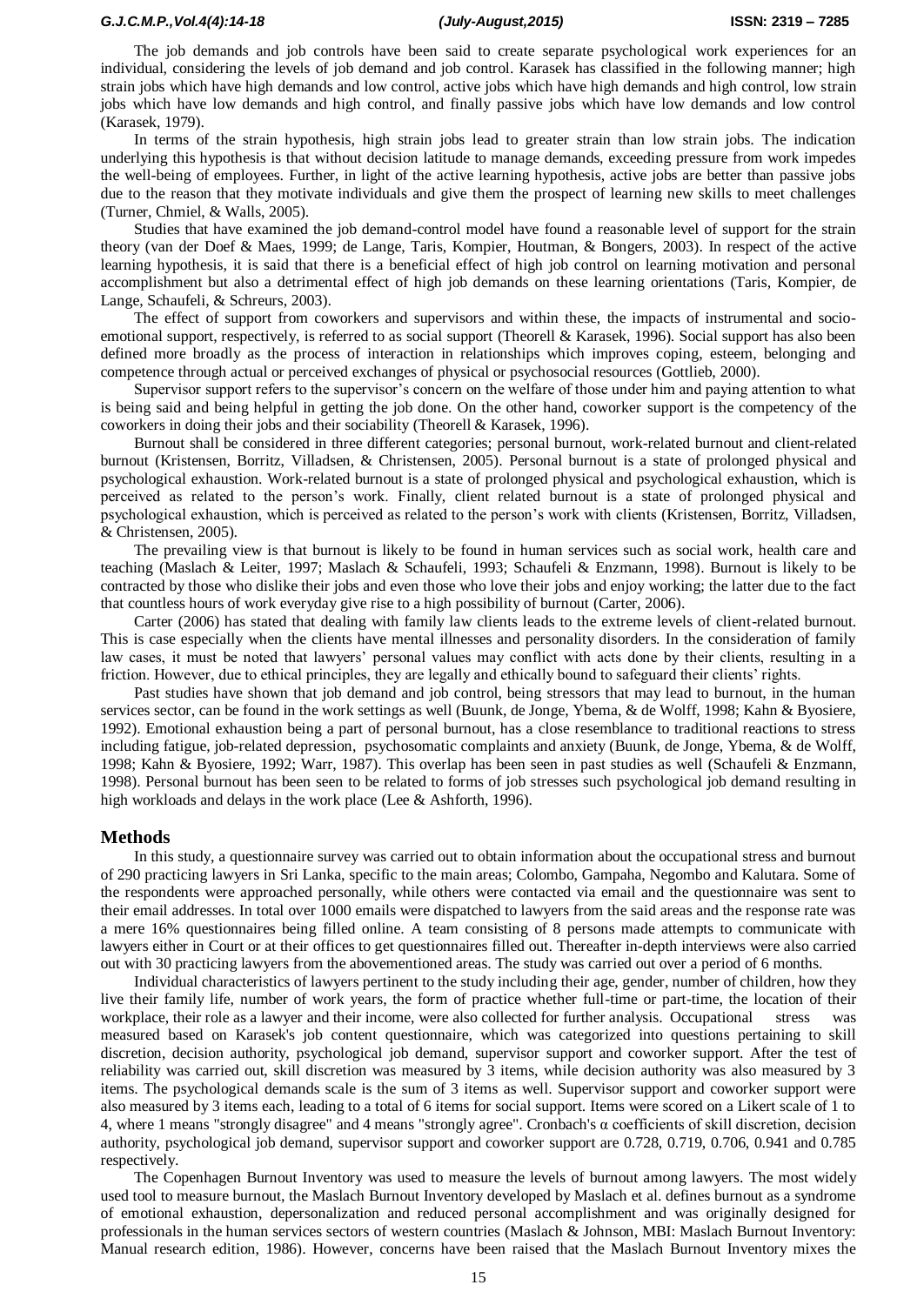individual state, coping strategy and effect of burnout syndrome. Thus, the Copenhagen Burnout Inventory was chosen for the purpose of this research as it is a more a straightforward measurement of burnout.

In this questionnaire, the questions were categorized under personal burnout, work-related burnout and clientrelated burnout. Personal burnout was measured using 4 items, and the other categories of burnout; work-related burnout and client-related burnout were also measured using 4 items each. Each item was scored on a Likert scale of 1 to 4, where 1 referred to "never" and 4 referred to "always". Cronbach's α coefficients of personal burnout, work-related burnout and client-related burnout are 0.613, 0.653 and 0.804 respectively.

## **Analysis**

SPSS Version 17 was used to analyze the data. Initially, the data was purified to examine outliers and extreme values in the data distribution. In this regard, an Exploratory Factor Analysis (EFA) was performed in order to identify underlying dimensions and verify the conceptualization of the construct of interest. The results of the EFA are provided below in Table 1, which indicates the items which are significantly correlating. As per Cohen (1989), where a correlation value is more than 0.3, it signifies that the factor analysis was acceptable. In the below given table, all the variables except Decision Authority was acceptable; hence Decision Authority was dropped from further analysis.

| Table 1: The results of EFA |                            |  |  |  |  |  |
|-----------------------------|----------------------------|--|--|--|--|--|
| Variable                    | <b>Highest Correlation</b> |  |  |  |  |  |
| Job Demand-Control-Support  |                            |  |  |  |  |  |
| <b>Skill Discretion</b>     | 0.438                      |  |  |  |  |  |
| Decision Authority          | 0.107                      |  |  |  |  |  |
| Psychological Job Demand    | 0.468                      |  |  |  |  |  |
| <b>Supervisor Support</b>   | 0.811                      |  |  |  |  |  |
| Coworker Support            | 0.376                      |  |  |  |  |  |
| <b>Burnout</b>              |                            |  |  |  |  |  |
| Personal Burnout            | 0.408                      |  |  |  |  |  |
| Work-related Burnout        | 0.436                      |  |  |  |  |  |
| Client-related Burnout      | 0.695                      |  |  |  |  |  |

A descriptive analysis reviewed the mean scores and standard deviations for each variable namely, skill discretion, psychological job demand, supervisor support, coworker support, personal burnout, work-related burnout and clientrelated burnout. It was revealed that skill discretion had a high mean score resulting in high job control. There was also a high level of psychological job demand among the population. A high level of social support could also be seen from the population. Where burnout is concerned, high physical and emotional exhaustion was evident resulting in high personal burnout among the respondents. However work-related burnout was only evident at a moderate level. This shows that a significant amount of the population believe that their physical and mental exhaustion is primarily caused by work. The respondents also showed high physical and mental exhaustion having dealt with clients, resulting in high client-related burnout. Table 2 depicts the mean, median and standard deviation of the above variables.

| Table 2: Mean, Standard Deviation and Median. |      |                           |        |  |  |  |
|-----------------------------------------------|------|---------------------------|--------|--|--|--|
| Variable                                      | Mean | <b>Standard Deviation</b> | Median |  |  |  |
| Job Demand-Control-Support                    |      |                           |        |  |  |  |
| <b>Skill Discretion</b>                       | 3.37 | 0.457                     | 3.33   |  |  |  |
| Psychological Job Demand                      | 3.06 | 0.430                     | 3.00   |  |  |  |
| <b>Supervisor Support</b>                     | 3.14 | 0.683                     | 3.00   |  |  |  |
| Coworker Support                              | 3.13 | 0.437                     | 3.00   |  |  |  |
| <b>Burnout</b>                                |      |                           |        |  |  |  |
| Personal Burnout                              | 3.03 | 0.477                     | 3.00   |  |  |  |
| Work-related Burnout                          | 2.70 | 0.565                     | 2.75   |  |  |  |
| Client-related Burnout                        | 3.01 | 0.554                     | 3.00   |  |  |  |

Table 3 shows the regression coefficients on relationship between job demand-control and social support to burnout. Lawyers with high scores of psychological job demand had significantly higher risks of personal burnout. Similarly, those with high scores of psychological job demand, also had a high risk of work-related burnout. Those with high scores of supervisor support had a low risk of work-related burnout. Lawyers with high scores of coworker support had a low risk of client-related burnout.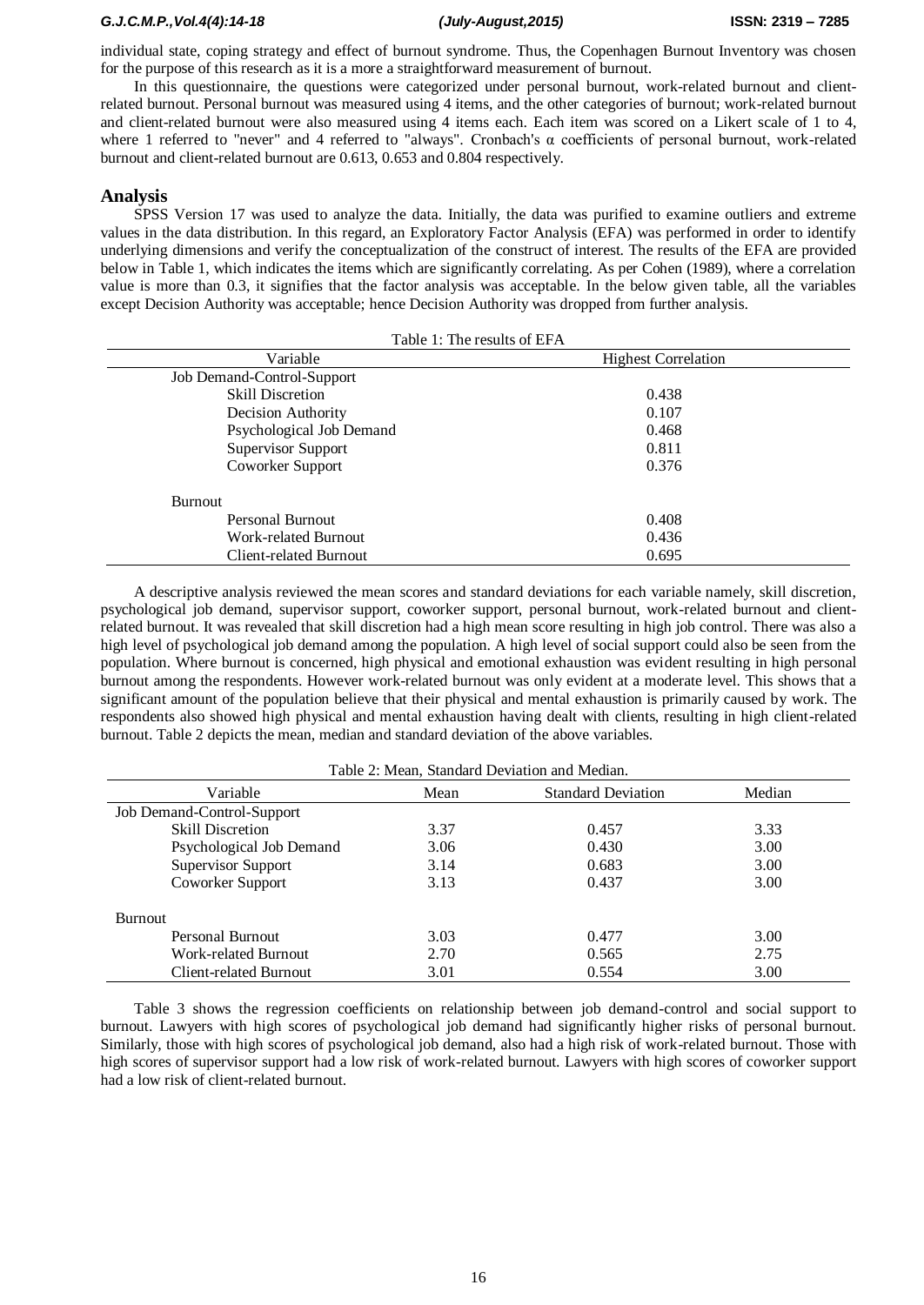| Dependent Variable            | Parameter                 | B       | Std. Error | t        | Sig. |
|-------------------------------|---------------------------|---------|------------|----------|------|
|                               | Intercept                 | .539    | .269       | 2.000    | .047 |
| Personal Burnout              | <b>Skill Discretion</b>   | .054    | .060       | .906     | .366 |
|                               | Psychological Job Demand  | .560    | .064       | 8.783    | .000 |
|                               | <b>Supervisor Support</b> | $-.008$ | .040       | $-.193$  | .847 |
|                               | Coworker Support          | .089    | .058       | 1.471    | .273 |
| Work-related Burnout          | Intercept                 | 2.946   | .360       | 8.179    | .000 |
|                               | <b>Skill Discretion</b>   | $-.044$ | .080       | $-.554$  | .580 |
|                               | Psychological Job Demand  | .196    | .085       | 2.303    | .022 |
|                               | <b>Supervisor Support</b> | $-.273$ | .053       | $-5.134$ | .000 |
|                               | Coworker Support          | .054    | .078       | .694     | .488 |
| <b>Client-related Burnout</b> | Intercept                 | 3.926   | .393       | 10.002   | .000 |
|                               | <b>Skill Discretion</b>   | $-.168$ | .087       | $-1.938$ | .054 |
|                               | Psychological Job Demand  | $-.025$ | .093       | $-.268$  | .789 |
|                               | <b>Supervisor Support</b> | .070    | .058       | 1.206    | .229 |
|                               | Coworker Support          | $-.229$ | .085       | $-2.701$ | .007 |

Table 3: Regression Coefficients on Job Demand-Control and Social Support to Burnout

#### **Discussion**

The lawyers in this study reported high scores for occupational stress including job control, psychological job demands, supervisor support and coworker support. The respondents also reported high personal burnout and high clientrelated burnout while showing moderate work-related burnout. Psychological job demands was found to be associated with personal burnout and work-related burnout, while supervisor support was found to be associated with work-related burnout and coworker support was associated with client-related burnout, both the latter were related negatively. These results reflect the stressful and far-reaching lives of practicing lawyers.

Lawyers practicing as counsels were seen to contract occupational stress and burnout at higher levels in comparison to instructing attorneys. This was primarily due to face to face contact, confrontations, making arguments and presentations in court while carrying the burden of the client in their hands. As a result of worrying about the client's interests at all times, lawyers have to be completely focused on their work at all times. Further, with the number of lawyers entering the profession each year by the hundreds, there is growing competition among lawyers, requiring them to be specialized in their area of work. Due to excessive competition, the rewards given for their work done is not par with the efforts they put in.

Furthermore, long working hours at times leading up to 10-14 hours and working over 5 days a week has shown to cause personal burnout stemming from the highly demanding nature of the job. This indicates that lawyers have little time to spend with family and friends, leading to difficulties in differentiating their personal and work lives. This inference can be made in line with the association of psychological job demand to both personal burnout and workrelated burnout.

Support from supervisors tend to help lawyers ease through their work and lessen the demanding nature of the job. This has been seen to reduce the levels of work-related burnout as well. Further, support from coworkers has also been seen to reduce client-related burnout. This stems from the friendly and enjoyable atmosphere created by coworkers which helps lawyers deal with the exhaustive issue of dealing with clients burdens.

## **Conclusion**

This is among the first studies done in Sri Lanka which indicates that occupational stress among lawyers is closely associated with personal and work-related burnout. The study indicates that practicing lawyers face highly demanding and controlling jobs. They are also faced with high risks of personal and client-related burnout. Programs should be conducted by the Bar Association, law firms and other related organizations to deal with the ill effects of occupational stress and burnout contracted by lawyers.

Further studies conducted in this area should consider the developments in the job demand-control-support model and the burnout model. Future research should focus on the ill effects caused by occupational stress and burnout, both physically and mentally and develop measures of countermanding them.

#### **References**

Bruin, G., & Taylor, N. (2006). The Job Demand-Control Model of Job Strain across Gender. *SA Journal of Industrial Psychology , 32* (1), 66-73.

Buunk, B., de Jonge, J., Ybema, J., & de Wolff, C. (1998). *Psychosocial aspects of occupational stress.* Hove, United Kingdom: Psychology Press.

Carter, S. B. (2006). When the Enemy Lies Within: Risk for Professional Burnout Among Family Lawyers. *American Journal of Family Law* .

Cheng, Y., Guo, Y.-L., & Yeh, W.-Y. (2001). A National Survey of Psychosocial Job Stressors and their Implications for Health among Working People in Taiwan. *International Archives of Occuaptional & Environmental Health* .

de Lange, A., Taris, T., Kompier, M., Houtman, I., & Bongers, P. (2003). The very best of the millennium": Longitudinal research and the demand-control- (support) model. *Journal of Occupational Health Psychology , 8*, 282-305.

Demerouti, E., Nachreiner, F., Bakker, A., & Schaufeli, W. (2001). The Job Demands-Resources Model of Burnout. *Journal of Applied Psychology , 86* (3), 499-512.